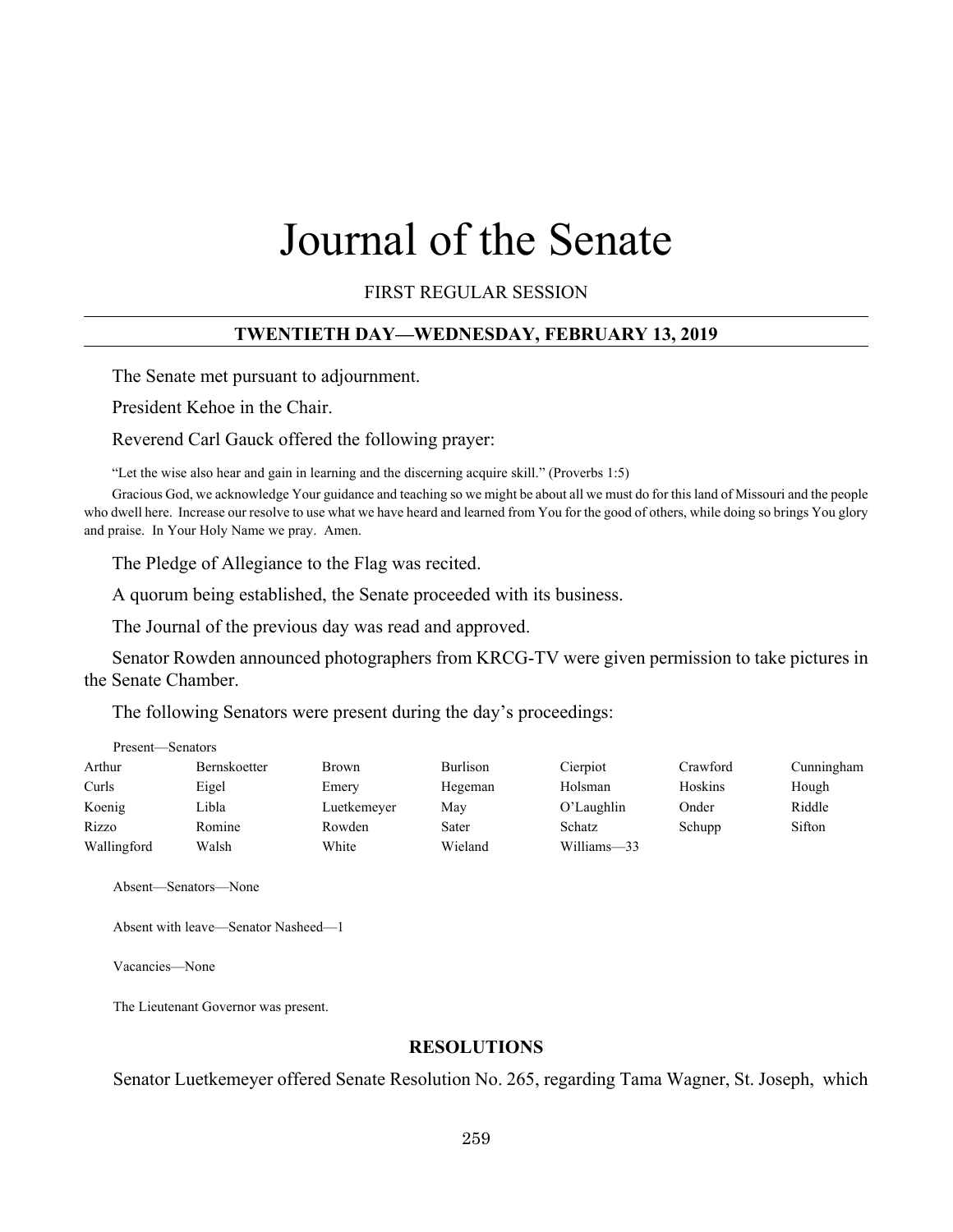was adopted.

Senator Luetkemeyer offered Senate Resolution No. 266, regarding Pro Athlete Inc., Kansas City, which was adopted.

Senator Schupp offered Senate Resolution No. 267, regarding St. Louis County Library, which was adopted.

Senator Schupp offered Senate Resolution No. 268, regarding St. Elmo Lee, St. Louis, which was adopted.

Senator Schupp offered Senate Resolution No. 269, regarding Robert "Bob" Roman, St. Louis, which was adopted.

# **INTRODUCTION OF BILLS**

The following Bills were read the 1st time and ordered printed:

**SB 379–**By Romine.

An Act to repeal section 386.135, RSMo, and to enact in lieu thereof one new section relating to the public service commission.

**SB 380**–By Hough.

An Act to amend chapter 34, RSMo, by adding thereto one new section relating to procurement policies enacted by political subdivisions.

**SB 381**–By Onder.

An Act to repeal sections 301.020, 301.032, 301.074, 301.132, 301.147, 301.190, 301.191, 301.380, 301.443, 301.800, 307.350, 307.353, 307.355, 307.360, 307.365, 307.370, 307.375, 307.380, 307.385, 307.390, 307.402, 643.303, and 643.315, RSMo, and to enact in lieu thereof eighteen new sections relating to vehicle safety inspections, with penalty provisions and an effective date.

# **SB 382**–By Emery.

An Act to amend chapter 407, RSMo, by adding thereto one new section relating to obscene websites, with penalty provisions.

# **SB 383**–By Emery.

An Act to repeal section 88.770, RSMo, and to enact in lieu thereof one new section relating to the sale of utilities in fourth class cities.

# **SB 384**–By Schupp.

An Act to repeal sections 115.133, 115.135, 115.275, 115.277, and 115.279, RSMo, and to enact in lieu thereof five new sections relating to the deadline to register to vote.

# **REPORTS OF STANDING COMMITTEES**

Senator Rowden, Chairman of the Committee on Rules, Joint Rules, Resolutions and Ethics, submitted the following report:

Mr. President: Your Committee on Rules, Joint Rules, Resolutions and Ethics, to which was referred **SS** for **SB 38**, begs leave to report that it has examined the same and finds that the bill has been truly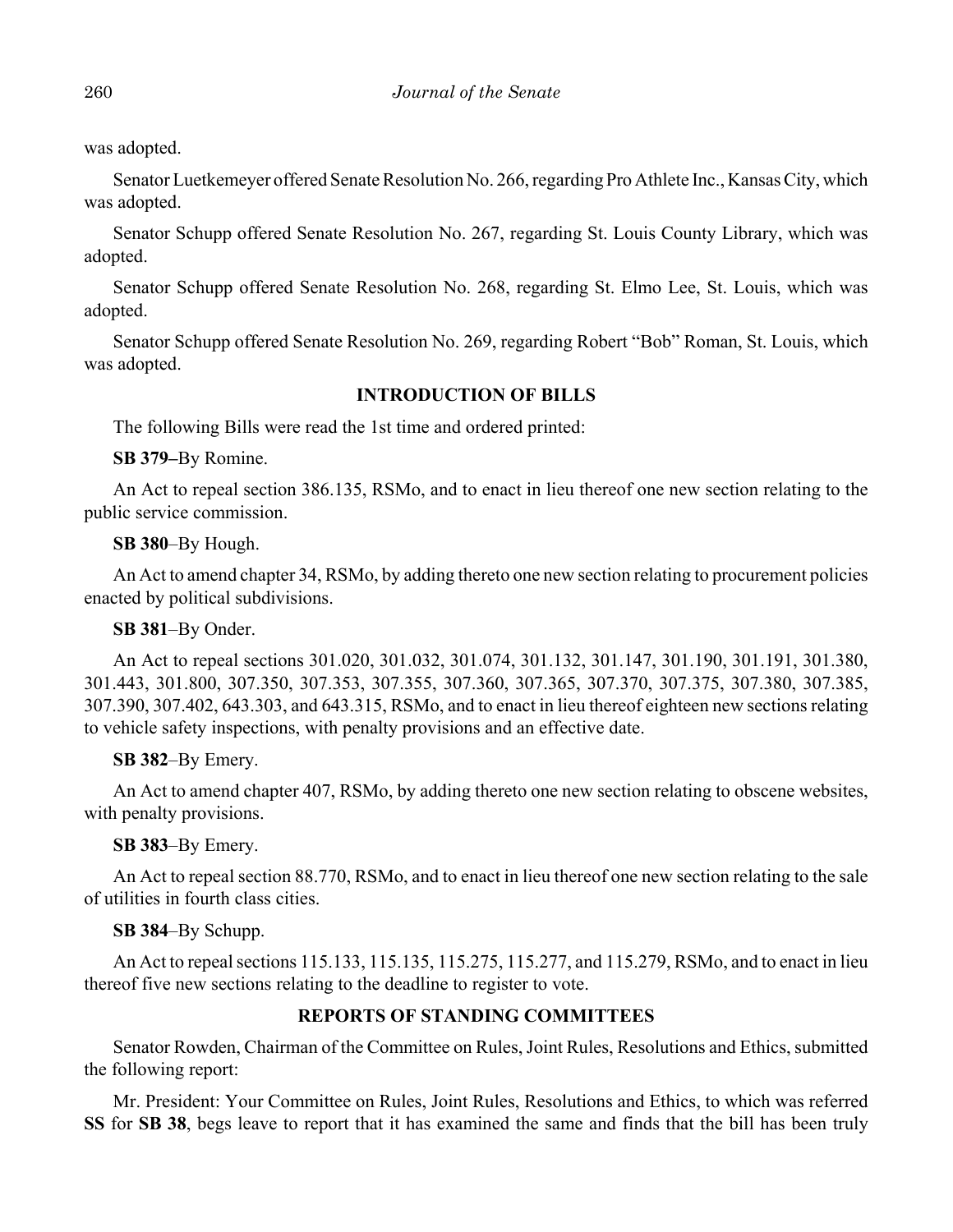perfected and that the printed copies furnished the Senators are correct.

On motion of Senator Rowden, the Senate recessed until 2:00 p.m.

#### **RECESS**

The time of recess having expired, the Senate was called to order by Senator Wallingford.

# **INTRODUCTION OF BILLS**

The following Bills were read the 1st time and ordered printed:

**SB 385**–By Bernskoetter.

An Act to authorize the conveyance of certain state property.

**SB 386**–By O'Laughlin.

An Act to repeal sections 210.221 and 566.147, RSMo, and to enact in lieu thereof two new sections relating to child care facilities, with existing penalty provisions.

**SB 387**–By Hough.

An Act to amend chapter 94, RSMo, by adding thereto one new section relating to transient guest taxes.

#### **MESSAGES FROM THE GOVERNOR**

The following message was received from the Governor, reading of which was waived:

#### **GOVERNOR**

#### STATE OF MISSOURI

February 13, 2019

To the Senate of the 100th General Assembly of the State of Missouri:

I have the honor to transmit to you herewith for your advice and consent the following appointment:

Casey Osterkamp, 323 Fox Creek Road, Jefferson City, Cole County, Missouri 65109, as Director of the Division of Personnel for the Office of Administration, for a term ending June 30, 2021, and until her successor is duly appointed and qualified; vice, Nancy Johnston, resigned.

Respectfully submitted,

Michael L. Parson

Governor

President Pro Tem Schatz referred the above appointment to the Committee on Gubernatorial Appointments.

# **SENATE BILLS FOR PERFECTION**

Senator Hegeman moved that **SB 28**, with **SCS**, be taken up for perfection, which motion prevailed.

**SCS** for **SB 28**, entitled:

# SENATE COMMITTEE SUBSTITUTE FOR SENATE BILL NO. 28

An Act to repeal sections 135.350 and 135.352, RSMo, and to enact in lieu thereof two new sections relating to low-income housing tax credits.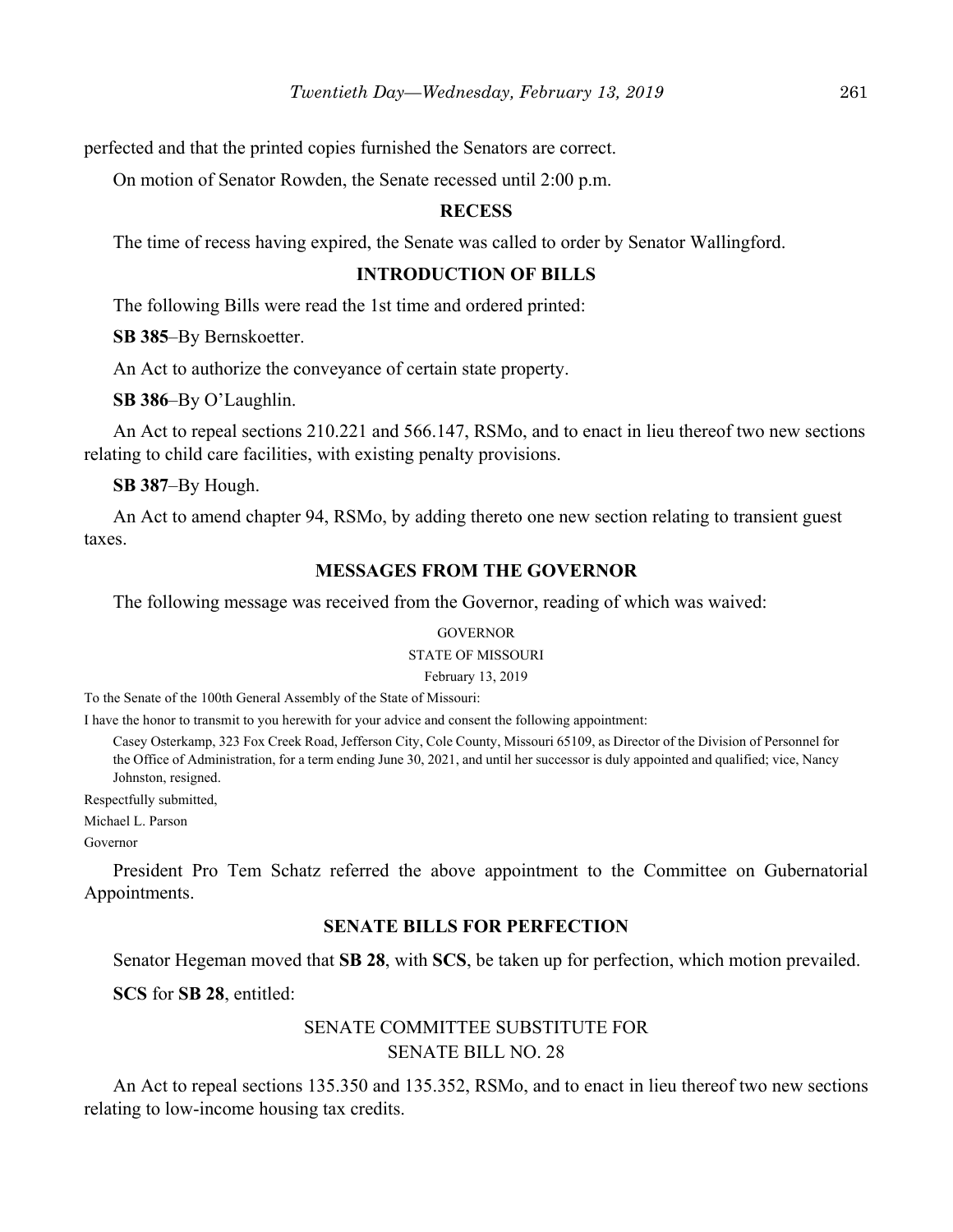Was taken up.

Senator Hegeman moved that **SCS** for **SB 28** be adopted.

Senator Hegeman offered **SS** for **SCS** for **SB 28**, entitled:

# SENATE SUBSTITUTE FOR SENATE COMMITTEE SUBSTITUTE FOR SENATE BILL NO. 28

An Act to repeal sections 135.350 and 135.352, RSMo, and to enact in lieu thereof two new sections relating to low-income housing tax credits.

Senator Hegeman moved that **SS** for **SCS** for **SB 28** be adopted.

Senator Koenig offered **SA 1**:

#### SENATE AMENDMENT NO. 1

Amend Senate Substitute for Senate Committee Substitute for Senate Bill No. 28, Page 2, Section 135.350, Lines 2-8, by striking all of said lines; and

Further amend said bill and section, page 3, lines 17-23, by striking all of said lines; and further renumber the remaining subdivisions accordingly; and

Further amend said bill, section 135.352, page 3, line 26, by striking the words "3 to 5" and inserting in lieu thereof the following: "**3 and 4**"; and

Further amend said bill and section, page 4, lines 15-21, by striking all of said lines; and further renumber the remaining subsections accordingly.

Senator Koenig moved that the above amendment be adopted, which motion failed.

President Kehoe assumed the Chair.

Senator Koenig offered **SA 2**, which was read:

#### SENATE AMENDMENT NO. 2

Amend Senate Substitute for Senate Committee Substitute for Senate Bill No. 28, Page 3, Section 135.350, Line 1, by striking the word "seventy" and inserting in lieu thereof the following: "**sixty-five**".

Senator Koenig moved that the above amendment be adopted, which motion failed.

Senator Hegeman offered **SA 3**, which was read:

#### SENATE AMENDMENT NO. 3

Amend Senate Substitute for Senate Committee Substitute for Senate Bill No. 28, Page 4, Section 135.352, Line 18, by striking the word "five" and inserting in lieu thereof the following: "**two and onehalf**".

Senator Hegeman moved that the above amendment be adopted.

At the request of Senator Hegeman, **SA 3** was withdrawn.

Senator Hegeman offered **SA 4**, which was read: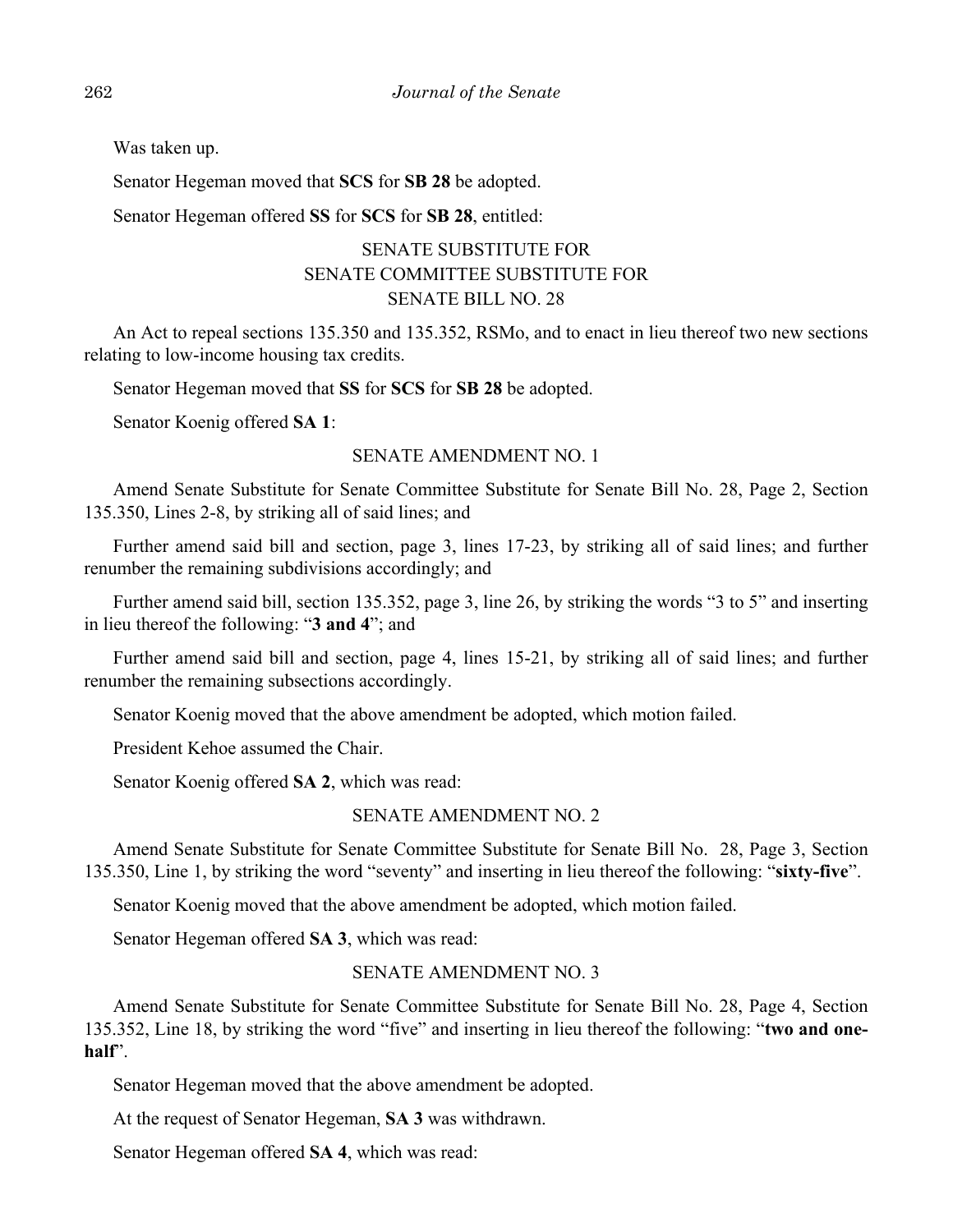#### SENATE AMENDMENT NO. 4

Amend Senate Substitute for Senate Committee Substitute for Senate Bill No. 28, Page 2, Section 135.350, Lines 2-8, by striking all of said lines; and

Further amend said bill and section, page 3, line 1, by striking the word "seventy" and inserting in lieu thereof the following: "**seventy-two and one-half**"; and further amend lines 17-23, by striking all of said lines; and further renumber the remaining subdivisions accordingly; and

Further amend said bill, section 135.352, page 3, line 26, by striking the words "3 to 5" and inserting in lieu thereof the following: "**3 and 4**"; and

Further amend said bill and section, page 4, lines 15-21, by striking all of said lines; and further renumber the remaining subsections accordingly.

Senator Hegeman moved that the above amendment be adopted, which motion prevailed.

Senator Hegeman moved that **SS** for **SCS** for **SB 28**, as amended, be adopted, which motion prevailed.

On motion of Senator Hegeman, **SS** for **SCS** for **SB 28**, as amended, was declared perfected and ordered printed.

#### **RESOLUTIONS**

Senator Bernskoetter offered Senate Resolution No. 270, regarding Ronald H. Talken, Jefferson City, which was adopted.

Senator Bernskoetter offered Senate Resolution No. 271, regarding Dr. James J. Weiss, Jefferson City, which was adopted.

Senator Bernskoetter offered Senate Resolution No. 272, regarding Firefighter Matt Long, St. Thomas, which was adopted.

Senator Bernskoetter offered Senate Resolution No. 273, regarding Captain Jason Hammann, Jefferson City, which was adopted.

Senator Bernskoetter offered Senate Resolution No. 274, regarding Lieutenant Justin Braun, Jefferson City, which was adopted.

Senator Walsh offered Senate Resolution No. 275, regarding Karla O. Eaton, St. Louis, which was adopted.

Senator Crawford offered Senate Resolution No. 276, regarding Shae Smith, Bolivar, which was adopted.

# **INTRODUCTIONS OF GUESTS**

Senator Crawford introduced to the Senate, Glen Raef, Lebanon; and the Director, instructors and students from Lebanon Technical and Career Center.

Senator Brown introduced to the Senate, his son, Brody; and teacher Cord Jenkins and students April King, Emily Lucas, Delaney Boeker, Kate Mallery, Taylor Pence, Kalahn Shelby, Stephanie Broyles and Janell Duncan, representatives of FFA, HOSA, DECA, TSA and Skills USA, Rolla.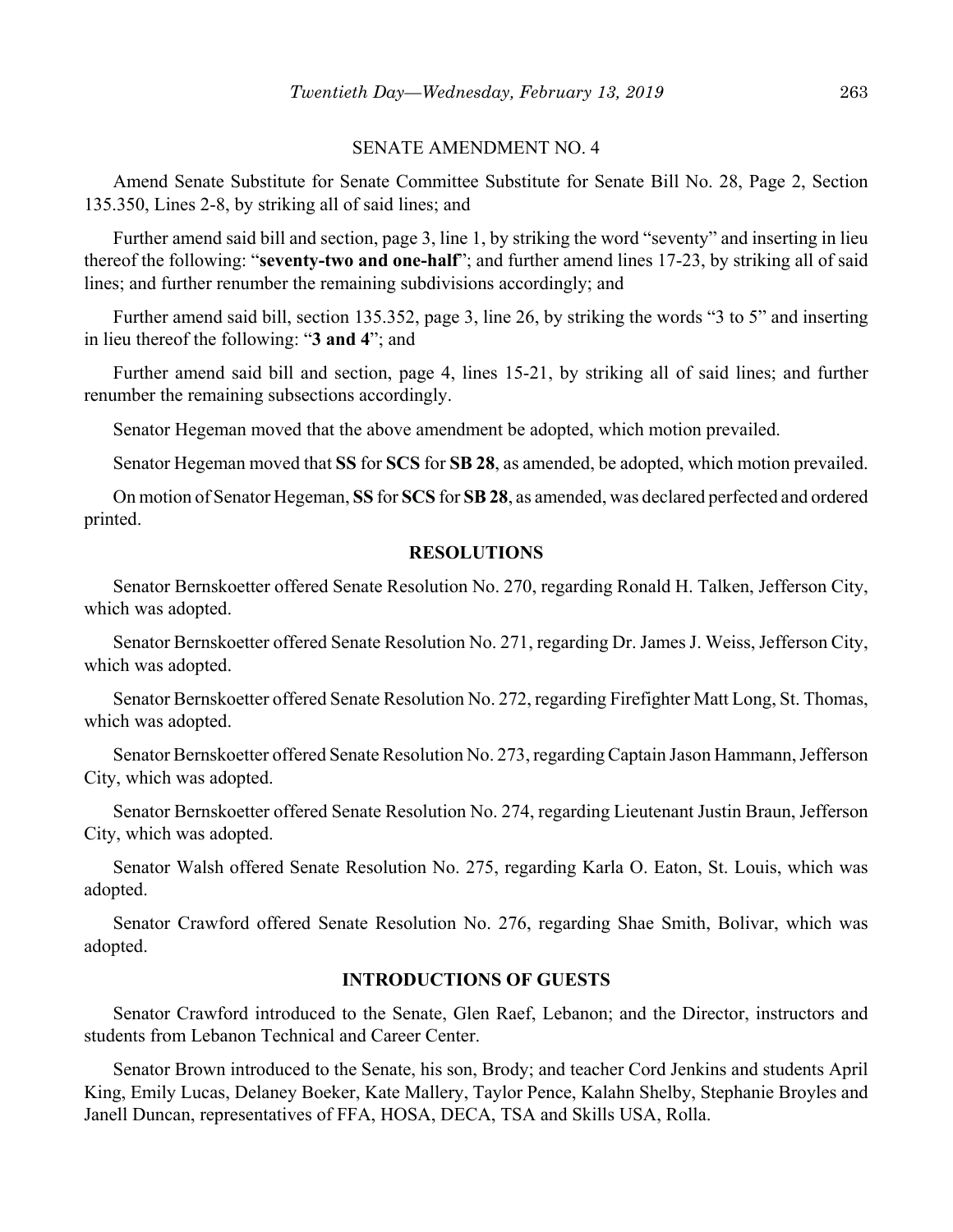Senator Brown introduced to the Senate, his cousin, Matt Hudson, Springfield; and Tiffany Brunner, Kelly Akers and Constance Leonard, Ozark Technical College.

Senator Brown introduced to the Senate, advisors Traci Pattison, John Smith, Randy Roam, Jon Rhoads and Jordan Walters; and Makkah Mujahid, Molly Handley, Ben Pollman, Andrew Esguerro, Parker Breeden, Savannah Crockett, Sojeong Lee, Katie Noll, Gracie O'Donnell and Zole Francisco, Waynesville Career Center.

Senator Brown introduced to the Senate, teacher Charity Satterfield, and Brockton West, Allana Chitwood, Annie Terrill, William Beaner, Trey Riley, Cody Garver, Alexis Courtois, Samie Chitwood and Riley Williams, representatives of FFA, St. James.

Senator Brown introduced to the Senate, Advisor Matt Schroer, and Tristan Sterling, Megan Becker, Rylee George, Isaac George, Javin Cobb and Austin Crow, representatives of Crocker FFA.

Senator Luetkemeyer introduced to the Senate, Brian Noller, Jeff Green, Teresa Sherley, Lauren Powell, Abdullah Saleem, Conner Bolch, Aaron Schank, Paeton Woods and Maegen Hicks, Northland Career Center; and Jill Huntsman, Anna Hunstman, Evan Ray, Gideon Wood, Sean Edwards and Daniel Karhe, Hilliard Technical Center.

Senator Bernskoetter introduced to the Senate, teachers Cody Bashore and Stacy Bushman; and Brenden Hamner, Connor Heet, Colden Imhoff and Breanne Bartlett, Nichols Career Center, Jefferson City.

Senator Hoskins introduced to the Senate, students from Warrensburg High School and Career And Technical Center.

Senator Riddle introduced to the Senate, Kalyn Davis, Matthew Moon, Heath Brandt and R. J. Saleny, repesentatives of New Bloomfield FFA.

Senator Schupp introduced to the Senate, Principal Jacob Lohse, South Technical High School, Sunset Hills.

Senator Wallingford introduced to the Senate, coordinator Holly Lintner, and CIEE Exchange Students Asli Tazegul, Turkey, Yana Honcharuk, Ukraine; Andrii Koval, Ukraine; Muzamil Umar, Pakistan; Olha Yuriyivna Voroshnina, Ukraine; Norashikin "Ekin" Binti Shahrin, Malaysia; Mami Uehara, Japan; Boonyalak "Saly" Mongkolsouvanit, Thailand; Thilde Dam Lentz, Denmark; Thaworn Umpansap, Thailand; Johnathon Johnny, Sierra Leone; Milana Schherbakova, Kyrgyzstan; Esther Gerloff, Germany; Anastasiya "Stacy" Zhornova, Ukraine; and Michal Brabec, Czech Republic.

Senator Cunningham introduced to the Senate, Advisor Chelsay Gilmore, and Eli Amyx, FBLA, Gainesville.

Senator Williams introduced to the Senate, Jen Bersdale, St. Louis; and Jennifer Moorehouse, Webster Groves.

Senator Schatz introduced to the Senate, the Physician of the Day, Dr. Jennifer Allen, M.D., Washington.

Senator Libla introduced to the Senate, Dr. Jamie Jones, and his wife, Deborah, Caruthersville; and Herman Styles, Poplar Bluff.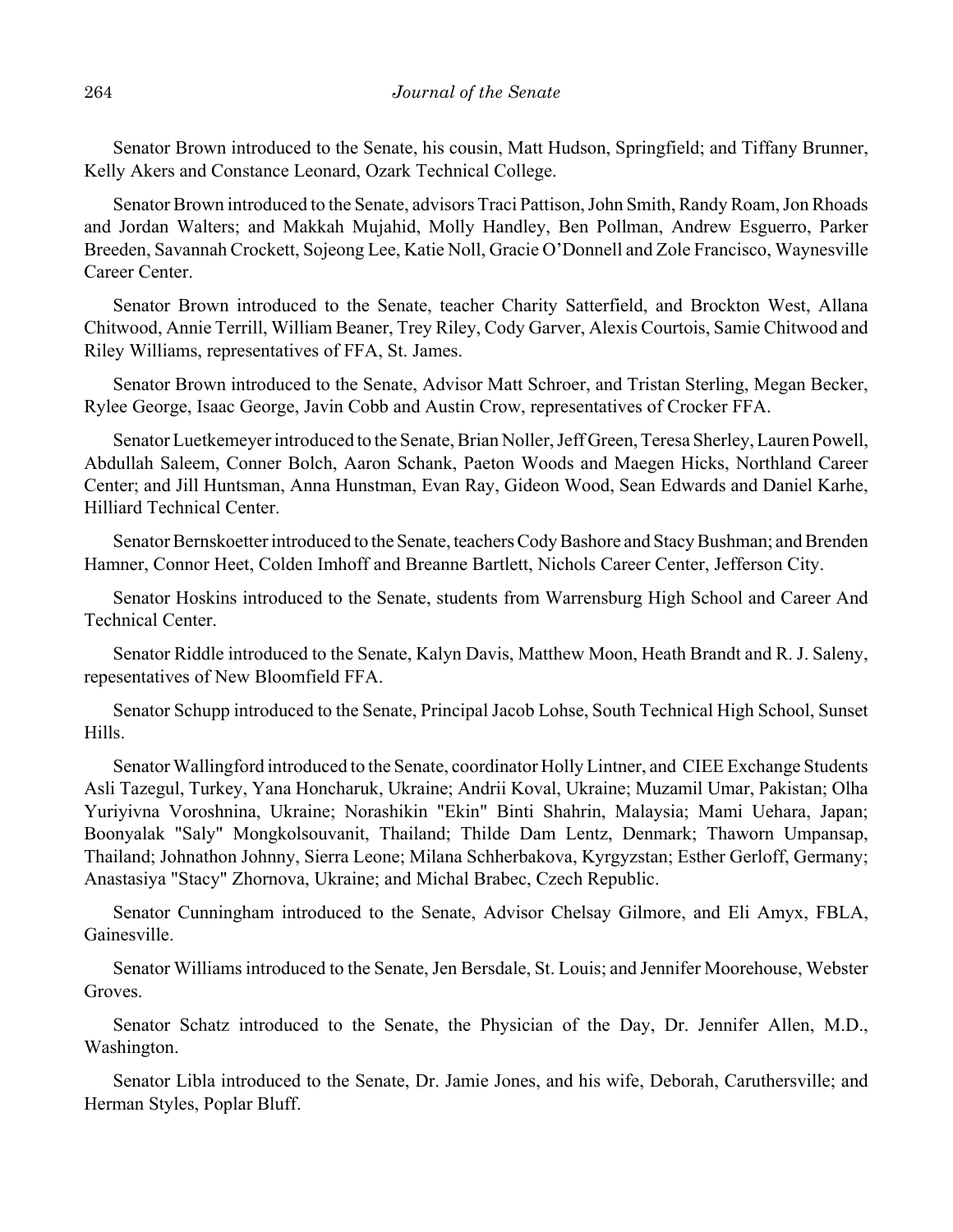On motion of Senator Rowden, the Senate adjourned under the rules.

#### SENATE CALENDAR

#### TWENTY-FIRST DAY–THURSDAY, FEBRUARY 14, 2019

#### FORMAL CALENDAR

#### SECOND READING OF SENATE BILLS

SB 293-Hough SB 294-Hough SB 295-Hough SB 296-Cierpiot SB 297-White SB 298-White SB 299-Rizzo, et al SB 300-Eigel SB 301-Eigel SB 302-Wallingford SB 303-Riddle SB 304-Riddle SB 305-Riddle SB 306-White SB 307-Cierpiot SB 308-Onder SB 309-Sater SB 310-Arthur SB 311-Nasheed SB 312-Eigel SB 313-Onder SB 314-Burlison SB 315-Burlison SB 316-Burlison SB 317-Burlison SB 318-Burlison SB 319-Wieland SB 320-Hough

SB 321-Hegeman SB 322-Bernskoetter SB 323-Hough SB 324-Arthur SB 325-Crawford SB 326-Sater SB 327-Luetkemeyer SB 328-Burlison SB 329-Burlison SB 330-Brown SB 331-Brown SB 332-Brown SB 333-Rizzo SB 334-Onder SB 335-Onder SB 336-Schupp SB 337-Wieland SB 338-Wieland SB 339-Wieland SB 340-Wieland SB 341-Wieland SB 342-Curls SB 343-Eigel SB 344-Eigel SB 345-Koenig, et al SB 346-Schupp SB 347-Burlison SB 348-O'Laughlin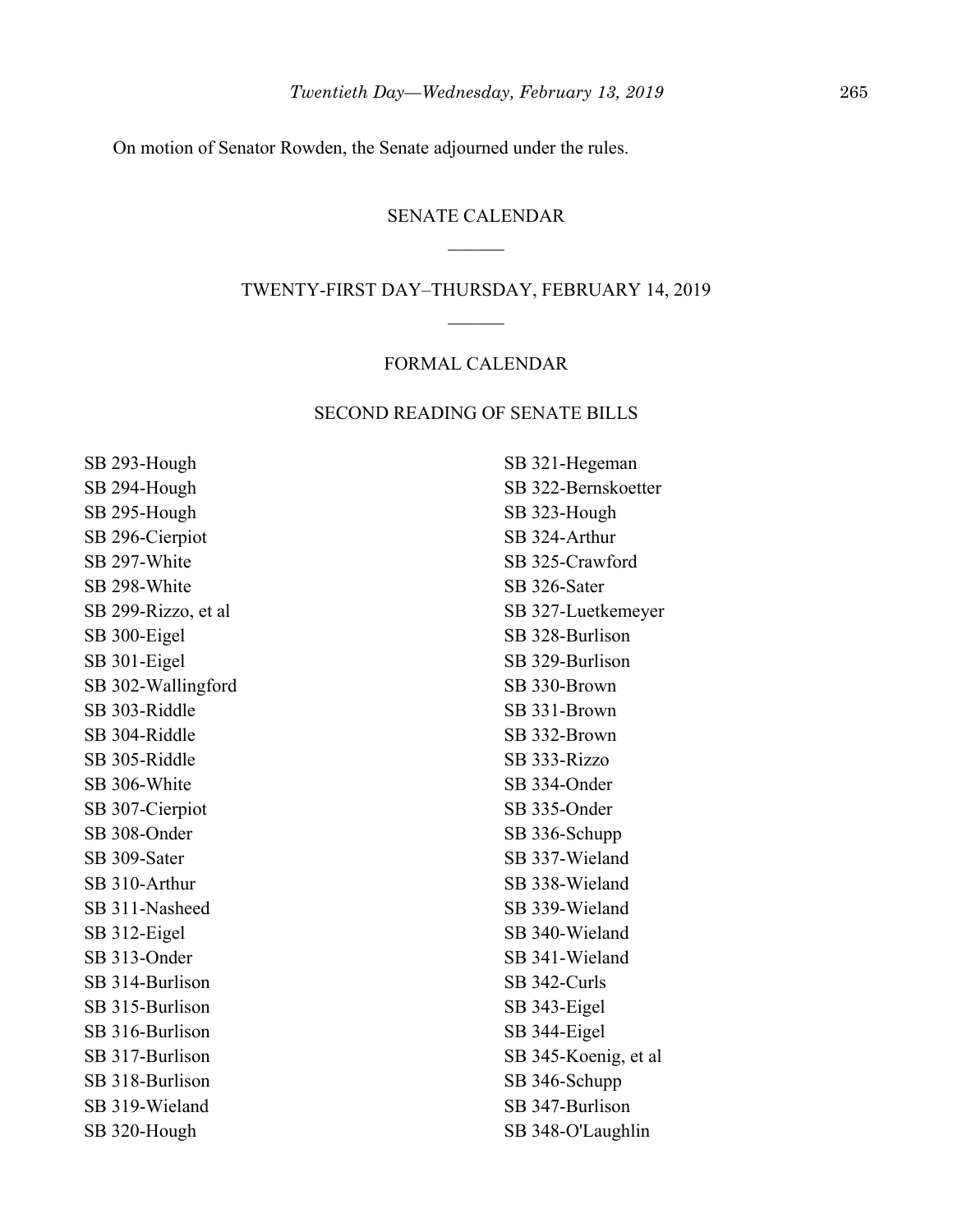SB 349-O'Laughlin SB 350-O'Laughlin SB 351-Williams SB 352-Williams SB 353-Emery SB 354-Cierpiot SB 355-Cierpiot SB 356-Bernskoetter SB 357-Sater SB 358-Sater SB 359-Eigel SB 360-Crawford SB 361-Riddle SB 362-Riddle SB 363-Riddle SB 364-Williams SB 365-Hoskins SB 366-Hoskins SB 367-Burlison SB 368-Hough SB 369-Brown SB 370-Brown

SB 371-Eigel SB 372-Hoskins SB 373-Schupp SB 374-Burlison SB 375-Riddle SB 376-Riddle SB 377-Riddle SB 378-Hough SB 379-Romine SB 380-Hough SB 381-Onder SB 382-Emery SB 383-Emery SB 384-Schupp SB 385-Bernskoetter SB 386-O'Laughlin SB 387-Hough SJR 16-Sifton SJR 17-Nasheed SJR 18-Cunningham SJR 19-Nasheed SJR 20-Koenig

# HOUSE BILLS ON SECOND READING

HCS for HB 397 HCS for HB 67

HB 445-Dogan HB 188-Rehder

# THIRD READING OF SENATE BILLS

SB 20-Libla (In Fiscal Oversight) SCS for SB 89-Libla and Brown (In Fiscal Oversight)

SCS for SB 6-Sater (In Fiscal Oversight) SS for SB 38-Onder